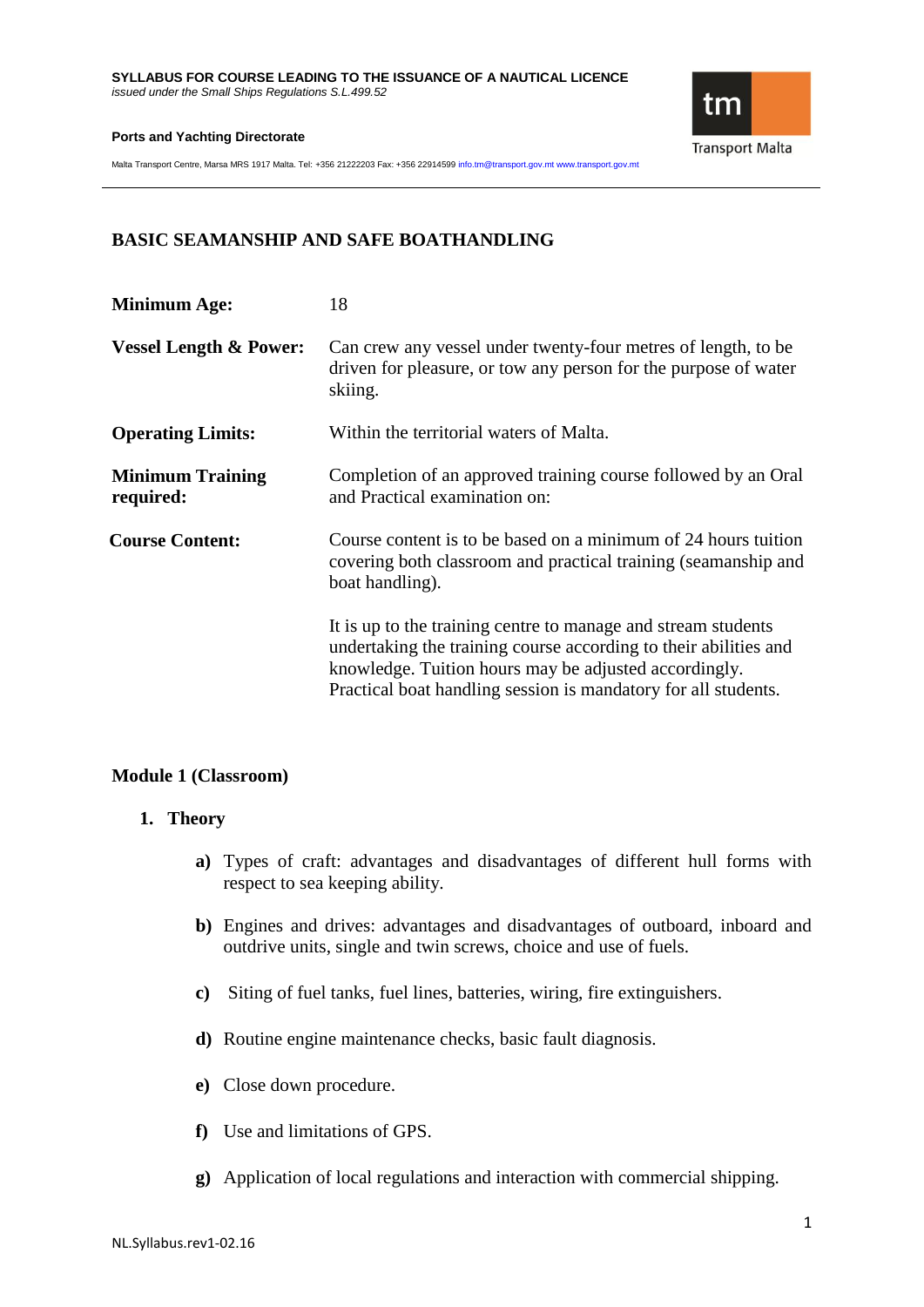

Malta Transport Centre, Marsa MRS 1917 Malta. Tel: +356 21222203 Fax: +356 22914599 info.tm@transport.gov.mt www.transport.gov.mt

- **h)** Sources of weather information.
- **i**) Awareness of other water users.
- **j)** Communication with other craft hand and sound signals.
- **k)** Disabled craft.
- **l)** Emergency action, preventing sinking.
- **m)** Adrift alternative means or propulsion.
- **n)** Towing and being towed.
- **o)** Safety and pollution precautions while refuelling.
- **p)** Single letter meaning of the International Code Flags, principally: A, B, C, F, J, N, O, V & W
- **q)** Ropework.
- **r)** Full knowledge of the meaning and use of MAYDAY, PAN-PAN and SECURITE՛ messages and the respective calls.
- **s)** Sound knowledge and application of the International Regulations for Preventing Collisions at Sea (COLREGS):
	- i. Principally Rules  $5 9 & 12 19$
	- ii. Lights and shapes
	- iii. Sound and light signals
	- iv. Annex IV Distress Signals.

### **2. Basic coastal navigation**

- **a)** Introduction to basic navigation.
- **b)** Charts, chart symbols, IALA Buoyage System A (day time and night time signals).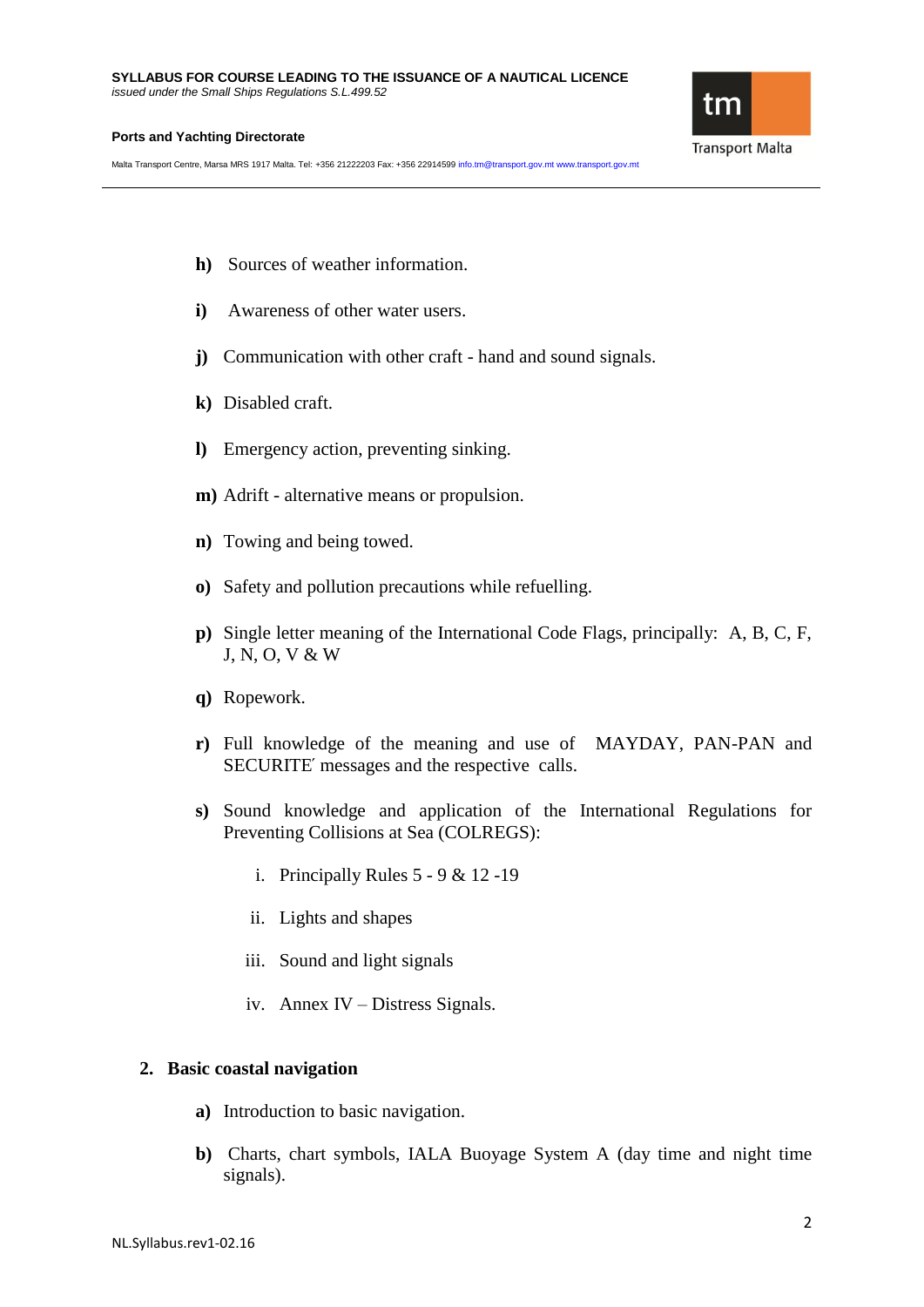Malta Transport Centre, Marsa MRS 1917 Malta. Tel: +356 21222203 Fax: +356 22914599 info.tm@transport.gov.mt www.transport.gov.mt

**c)** Use steering and hand bearing compasses.

### **3. Operating vessels at high speeds**

- **a)** Vessel operational familiarisation
- **b)** Boathandling and associated dangers when operating at high speeds in different weather conditions including turning and stopping
- **c)** Passenger care during passage and ensuring that passengers are made aware of impact on health that such operations may have
- **d)** Emergency manoverboard procedures
- **e)** Application of COLREGS in relation to high speed operations

## **4. Basic First Aid**

Basic First Aid training given by an approved first aid trainer

## **5. Basic Fire Fighting**

Basic fire fighting training given by an approved fire fighting trainer

Note: 4 & 5 above may be substituted with valid certificates issued by recognised institutions.

## **Module 2 – (Practical in Water Training)**

### **6. Launching and recovery**

**a)** Use of a trailer or launching trolley.

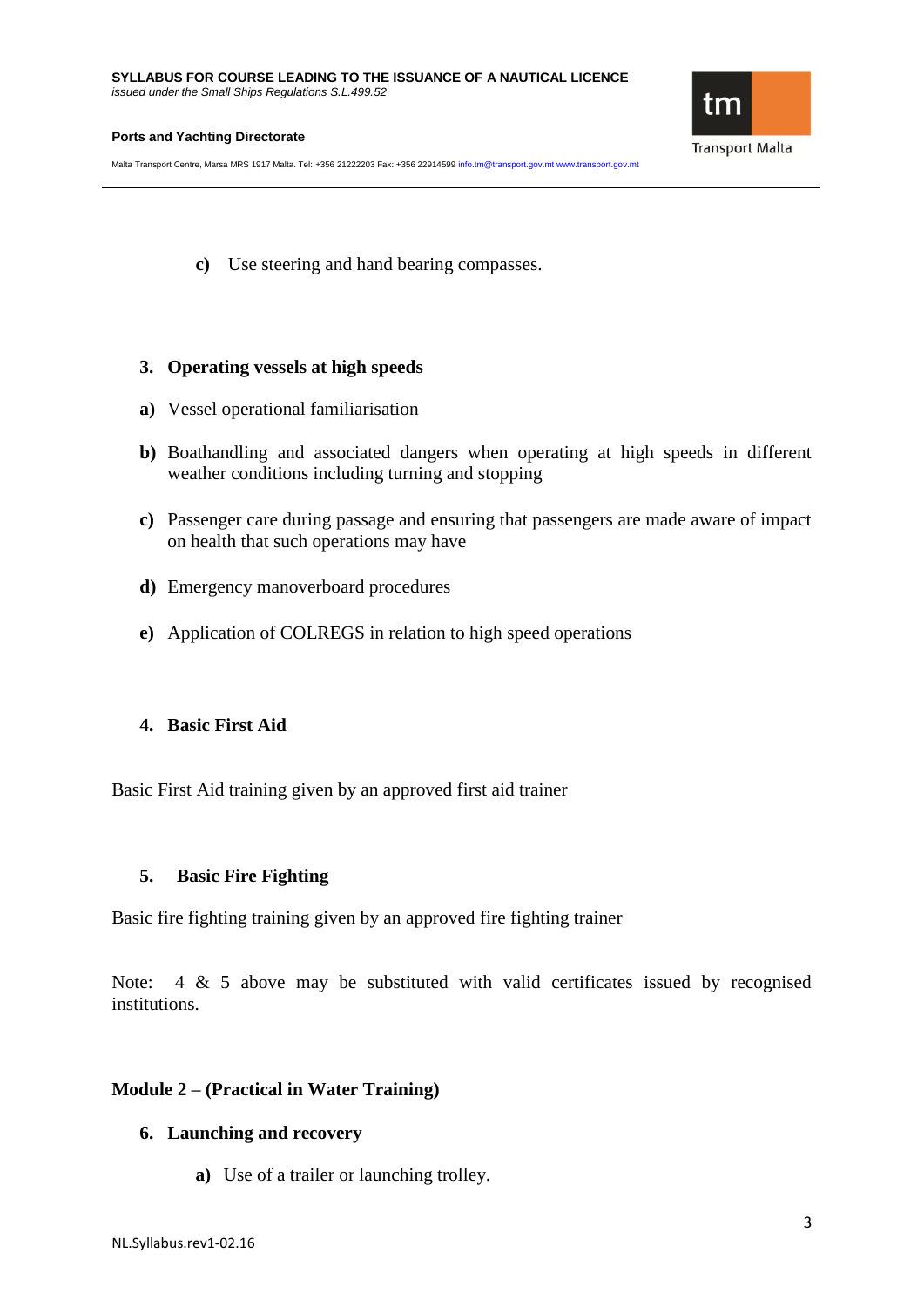

Malta Transport Centre, Marsa MRS 1917 Malta. Tel: +356 21222203 Fax: +356 22914599 info.tm@transport.gov.mt www.transport.gov.mt

- **b)** Consideration of launching and sea conditions, including hazards and obstructions.
- **c)** Number of persons required to launch/recover.
- **d)** Width and condition of slipway/slippery slipways, beach launching, lee shores etc
- **e)** Care of trailer bearings, hitch, lashings, ties, lights and winch.
- **f)** Trailer parking.
- **g)** Prepare the boat, lines, fenders, safety equipment, fuel tanks, lines and secure gear on board.

## **7. Boat Handling**

- **a)** Loading: effect on handling and performance, effect on balance and trim, CE Plate and manufacturer's recommendation.
- **b)** Displacement boats: handling ahead and astern, carrying way.
- **c)** Crew members: minimum number in high speed craft, keeping a look-out.
- **d)** Awareness of other water users, including effect of wash.
- **e)** Steering, controls, effect of current or tidal stream.
- **f)** High speed manoeuvring: planing, trim tabs and power trim.
- **g)** Planing boats: propeller angle and immersion, shallow drive, high/low speed handling, tiller/console steering.
- **h)** Carry out pre-start checks, engine starting and stopping.
- **i)** Demonstrate the use of an appropriate length kill cord at all times.
- **j)** Carry out low speed manoeuvres including: turning in a confined area, effect of wind on bow and holding off.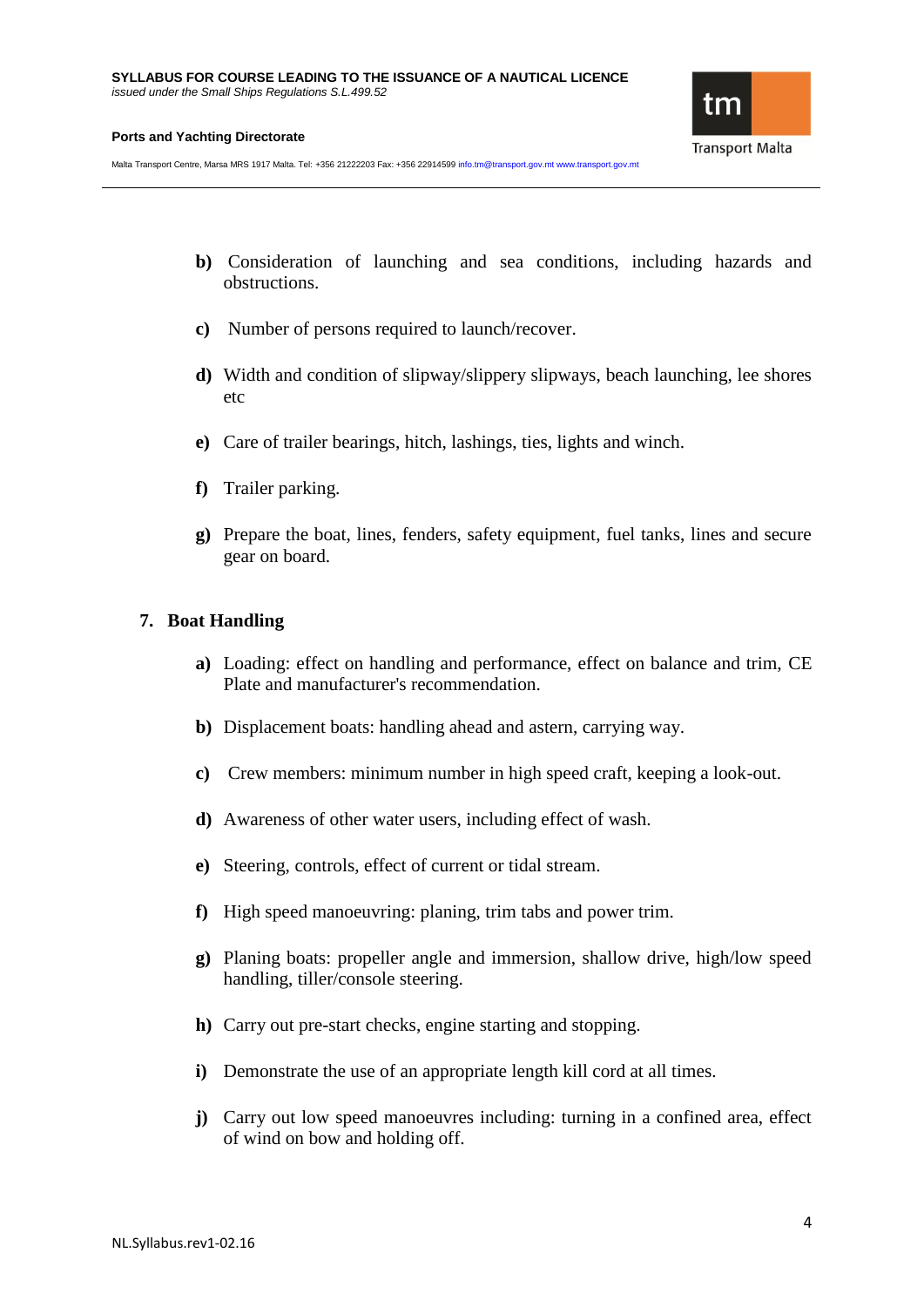Malta Transport Centre, Marsa MRS 1917 Malta. Tel: +356 21222203 Fax: +356 22914599 info.tm@transport.gov.mt www.transport.gov.mt

- **k)** Demonstrate an awareness of the danger of flooding when going astern.
- **l)** Carry out high speed manoeuvres including S-turns and U-turns.

### **8. Securing to a Buoy**

- **a)** Preparation of mooring warp.
- **b)** Use of a boat hook.
- **c)** Method of approach.
- **d)** Crew communication.
- **e)** Making fast.
- **f)** Procedure when overshooting.
- **g)** Approach and secure to buoy.

### **9. Anchoring**

- **a)** Method of approach in various conditions and in congested waters.
- **b)** Taking way off.
- **c)** Crew communication.
- **d)** Check holding.
- **e)** Depth of water, holding ground, scope required.
- **f)** Types of anchor.
- **g)** Stowage and attachment to boat.
- **h)** Preparation of anchor, chain and warp.
- **i)** Weighing anchor.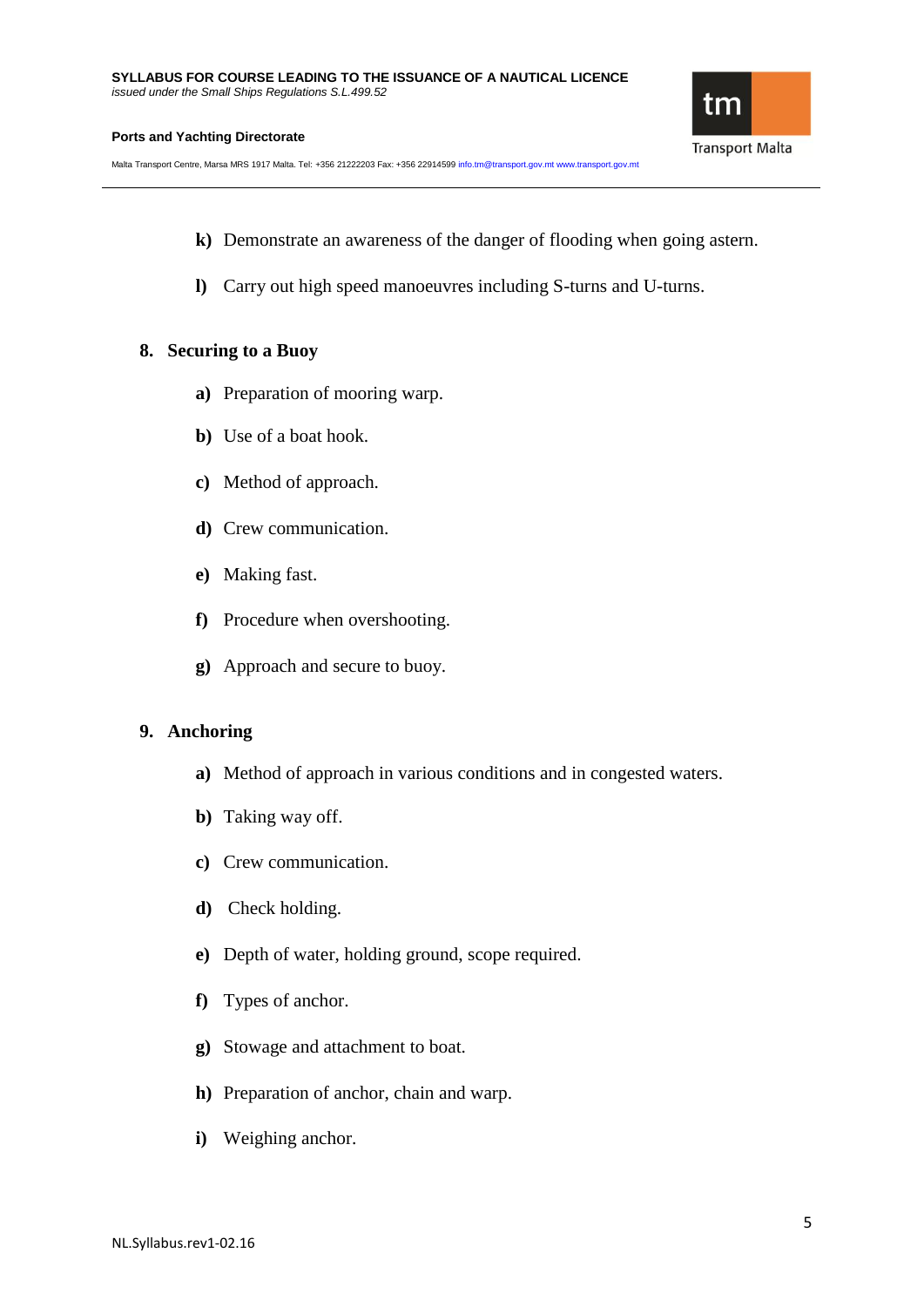Malta Transport Centre, Marsa MRS 1917 Malta. Tel: +356 21222203 Fax: +356 22914599 info.tm@transport.gov.mt www.transport.gov.mt

tm **Transport Malta** 

- **j)** Approach and anchor correctly.
- **k)** Weigh anchor correctly.

### **10. Leaving and coming alongside**

- **a)** Preparation and use of painter, lines and fenders, attachment to boat, stowage under way.
- **b)** Speed and angle of approach.
- **c)** Wind effect.
- **d)** Method of approach in tidal stream or current.
- **e)** Make fast alongside.
- **f)** Use springs.
- **g)** Leave ahead or astern.

### **11. Man overboard**

- **a)** Recovery of man overboard.
- **b)** Take immediate action.
- **c)** Observe the man overboard.
- **d)** Carry out the correct return with awareness of propeller.
- **e)** Approach and recover the man in the water.

## **To qualify:**

Produce to the Authority for Transport in Malta – Ports and Yachting Directorate - the following:

**1.** Completed application form.